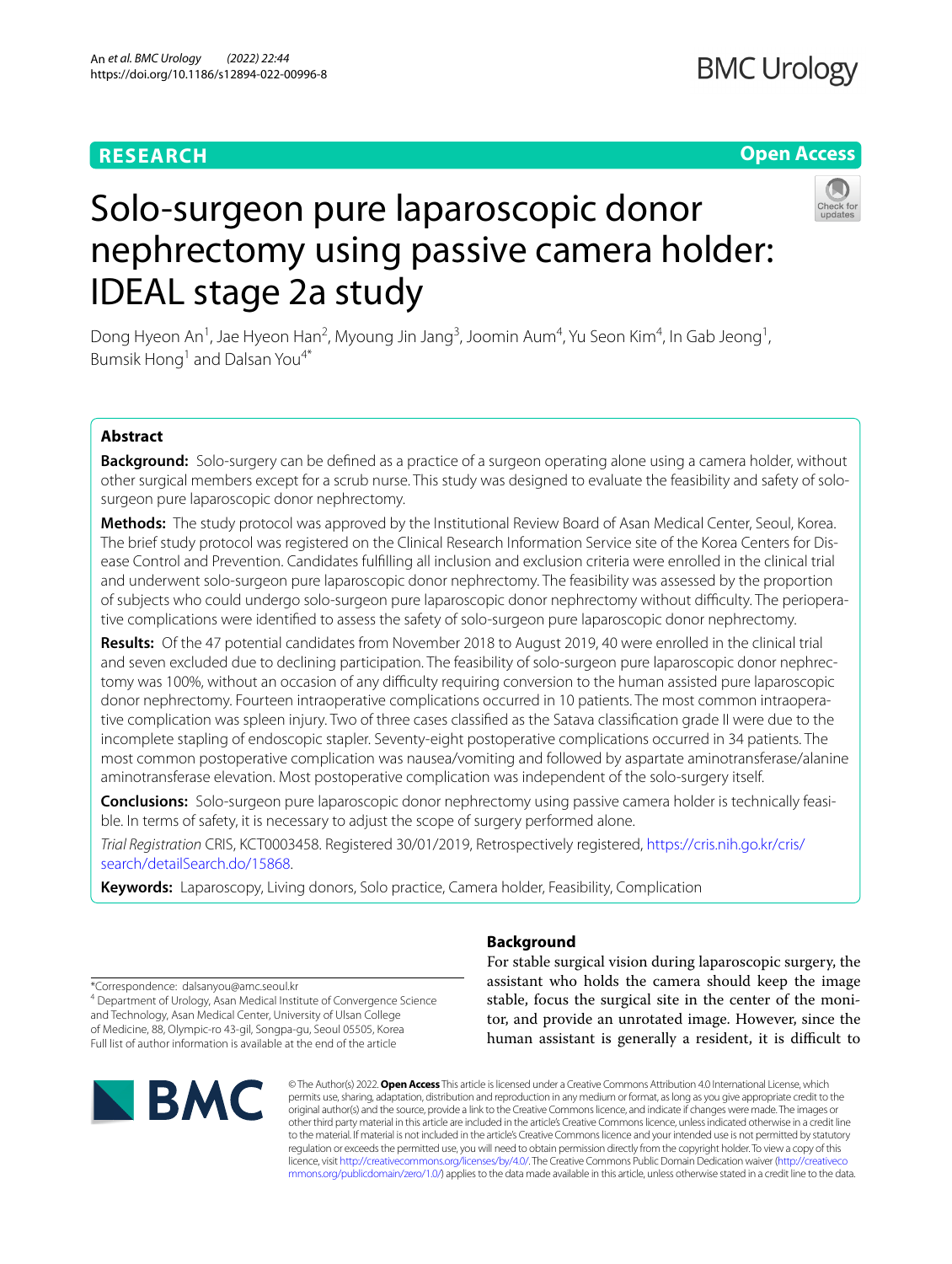gather experience in maintaining a stable image. Even experienced assistants suffer from the difficulty of maintaining a stable image because of the development of fatigue. Human assistants holding a camera tend to have tremors and lose horizontal orientation. Moreover, there are frequent interruptions due to the need for cleaning of the lens after unintentional contact of the camera with the surrounding tissue  $[1]$  $[1]$ . The camera holder has been developed to overcome these problems and has the advantage of maintaining a stable camera position without any shaking. Through the use of a camera holder, a surgeon can perform laparoscopic surgery without the human assistant, called solo-surgery. Solo-surgery can be defned as a practice in which a surgeon operates alone, without other surgical staff members except for a scrub nurse.

Solo-surgery in the feld of urology was frst reported in 1995 by Partin et al.  $[2]$  $[2]$  and Kavoussi et al.  $[3]$  $[3]$ . They performed prostate surgery using a robotic system rather than a camera holding system. Solo-surgery in donor nephrectomy was frst described in 2009 by Lee et al. [\[4](#page-6-3)] using passive camera holder in video-assisted minilaparotomy surgery.

Pure laparoscopic donor nephrectomy (PLDN) is technically tricky compared to radical or simple nephrectomy because donor nephrectomy requires short ischemic time and delicate dissection of renal vessels and ureter. Moreover, solo-surgery may take longer as the operator adjusts the camera position, and may take extra time for the medical personnel to join the surgery for assistance in case of an unexpected emergency. In addition, the fxed camera may interfere with the operation. Therefore, it is necessary to demonstrate the feasibility and safety of solo-surgeon PLDN (SS-PLDN). This Idea, Development, Exploration, Assessment, Long-term study (IDEAL) stage 2a study was designed to evaluate the feasibility and safety of SS-PLDN [\[5](#page-6-4)].

#### **Methods**

#### **Study design and data collection**

The study protocol was approved by the Institutional Review Board of Asan Medical Center, Seoul, Korea (No. 2018–0864), and the study was conducted in accordance with the Declaration of Helsinki and the International Conference on Harmonization Guidelines for Good Clinical Practice. The brief study protocol was registered on the Clinical Research Information Service site of the Korea Centers for Disease Control and Prevention (No. KCT0003458, Registered 30/01/2019). The potential candidates were living kidney donors, aged $\geq$  18 and  $<80$  years who can speak in Korean language. The potential candidates provided written informed consent before participating in the clinical trial. Candidates were excluded if they were unable to undergo PLDN due to previous abdominal surgery; were unwilling to participate in the study; were inappropriate to participate in the study according to the investigator. Candidates fulflling all inclusion and exclusion criteria were enrolled in the clinical trial and SS-PLDN was performed by a single surgeon  $(DY)$ . The surgeon had 5 years of experience with PLDN before starting the present study and performed more than 200 of PLDN including 10 SS-PLDN.

The patients were assessed with respect to feasibility and perioperative complications of SS-PLDN. Additionally, baseline data, operative and convalescence parameters were prospectively collected. Baseline data included patient's age, sex, height, body weight, medical and surgical histories, laterality, number of artery and vein, hemoglobin concentration, and glomerular fltration rate (GFR). GFR was estimated from serum creatinine concentration with a variation of the original Modifcation of Diet in Renal Disease formula [[6\]](#page-6-5).

#### **Surgical techniques**

SS-PLDN was implemented with some changes of the previously described PLDN [\[7](#page-6-6), [8](#page-6-7)]. For right (left)-sided allografts, patients were placed in a 45–60° oblique position with the left (right) side down. A 6 cm omega-shaped incision was made around the umbilicus for insertion of a GelPOINT advanced access platform (Applied Medical, Rancho Santa Margarita, CA, USA). A 12 mm trocar was placed below the right (left) ribcage edge margin in the right (left) midclavicular line. Another 12 mm trocar was placed at the mid-level of umbilicus and anterior superior iliac spine in the right (left) anterior axillary line. A 5 mm trocar was placed just below the xiphoid process for right-sided allografts and used for liver retraction. The assistant holding the camera was replaced by the passive camera holder (FISSO, Zurich, Switzerland) (Fig. [1](#page-2-0)). This is confined from the completion of port placement until the completion of hemostasis. The white line of Toldt was cut to refect the colon inward, and anterior renal fascia was entered near the renal hilum. The renal artery and vein were fully released from lymphatic and other perivascular tissues, taking care to avoid vascular damage. The ureter was dissected caudally to the level of the internal iliac vessels, leaving sufficient margins to ensure blood supply around it. After intravenous injection of heparin 5000 IU, a polymer clip was applied at the caudal end of the dissected ureter. The ureter was divided cephalad to the clip. The renal artery and vein were transected using an Endopath ETS-Flex articulating endoscopic linear stapler (Ethicon Endo-Surgery Inc., Cincinnati, OH, USA). The kidney was removed through the umbilical incision in a LapBag (Sejong Medical Co. Ltd., Paju, Korea), immediately placed in sterile ice slush,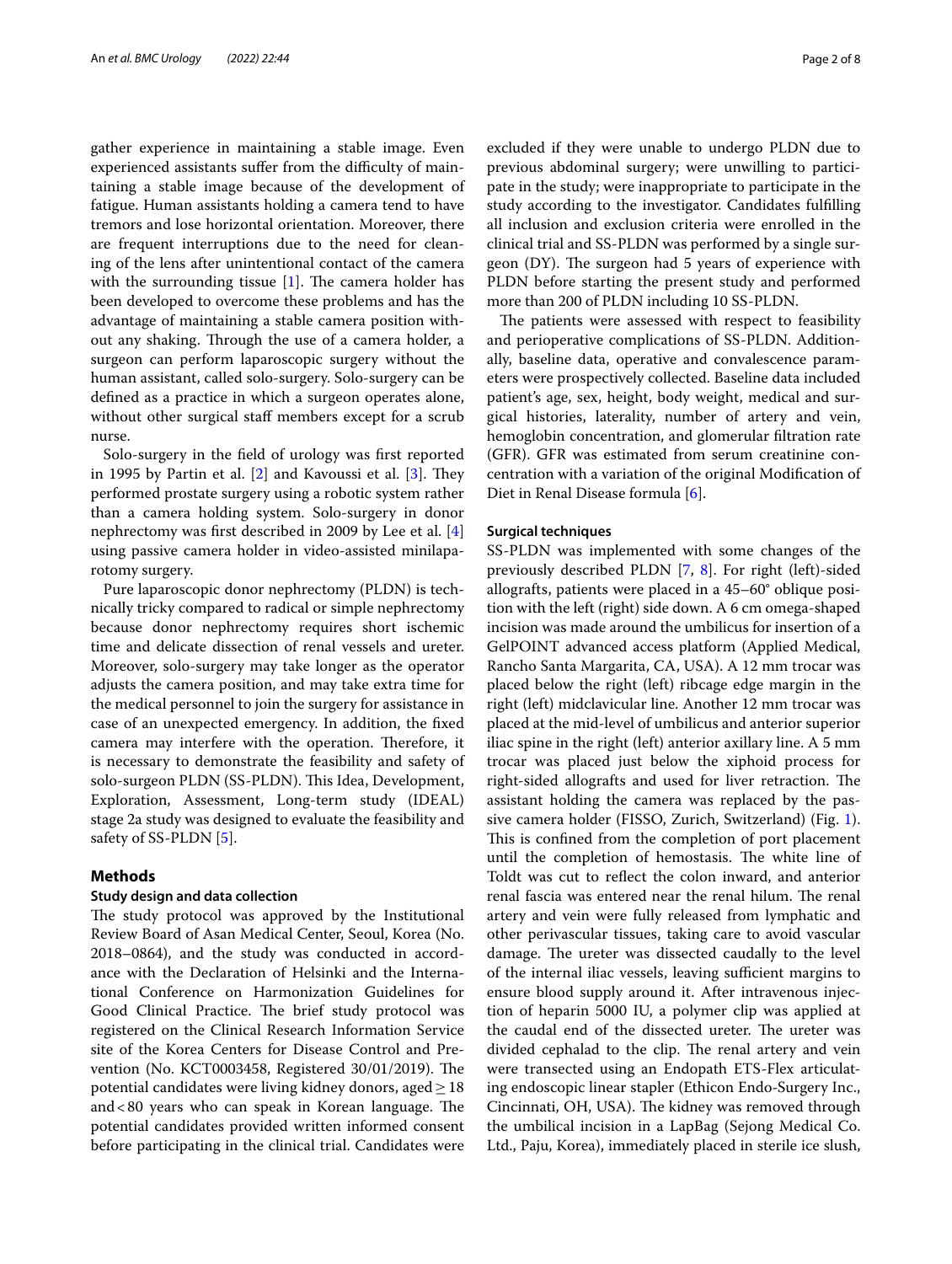

<span id="page-2-0"></span>and delivered to the recipient team for transplantation. The scrub nurse assisted the surgeon during extracting the kidney. After the procurement, protamine sulfate 50 mg was administered intravenously. After reducing intraperitoneal pressure, the abdomen was carefully examined to control bleeding. Wound closure was done with an assistant.

#### **Primary outcomes**

The feasibility was assessed by the proportion of subjects who could undergo SS-PLDN without difficulty. The diffculty may occur in three situations. First, if SS-PLDN is no longer possible owing to a collision between the camera holder with the camera and the surgeon's hand or laparoscopic instrument. Second, if there is a complication that requires the help of an assistant during solosurgery. Third, when solo-surgery operation time (from the completion of port placement until the completion of hemostasis) exceeds 120 min. In all three situations, the operation is converted to the human-assisted PLDN. Evaluation criteria and reporting methods were the ratio of the subjects who underwent surgery as planned to all of those who planned to undergo SS-PLDN.

The perioperative complications were identified to assess the safety of SS-PLDN. The surgeon recorded all the intraoperative complications on the operation record and case report form. All operations were video-recorded and reviewed by two researchers (DHA & DY) to check for missing parts. Evaluation criteria and reporting methods follow the Satava classifcation of intraoperative complications [\[9](#page-6-8)]. Grade I represents an error without consequences. This may not be serious enough to cause complications. Grade II is defned as an error that can be resolved with minimal or no efect by immediate identifcation and correction. Grade III indicates an error accompanying the surgeon's apparent responsible consequence. Not only is an error committed, but it is also unrecognized.

The researchers collected all information that could be regarded as a postoperative complication for 90 days through vital signs, laboratory tests, and physical examination. The postoperative complications were classified into hematologic, infectious, gastrointestinal, procedural, vascular, metabolic, genitourinary, cardiac, respiratory, and others, and the severity was classifed according to Clavien-Dindo classifcation of postoperative complications [\[10](#page-6-9)]. If postoperative complications occurred, the symptoms, start date, duration, intensity, and causal relationship of the complications were recorded. All postoperative complications were investigated until the end of clinical trial. Vital signs during hospitalization were measured at least three times daily and assessed for systolic and diastolic blood pressures, pulse rate, and body temperature. Laboratory test results were classifed into normal and abnormal (based on clinical signifcance) according to the normal range of our institution. Physical examination included evaluation of the hematological system, infections, gastrointestinal tract, interventional procedures, cardiovascular system, metabolism, reproductive/urinary tract, respiratory system, and other examinations.

#### **Secondary outcomes**

The operative parameters included total operation time, solo-surgery operation time, warm ischemia time, and estimated blood loss. Total operation time was defned as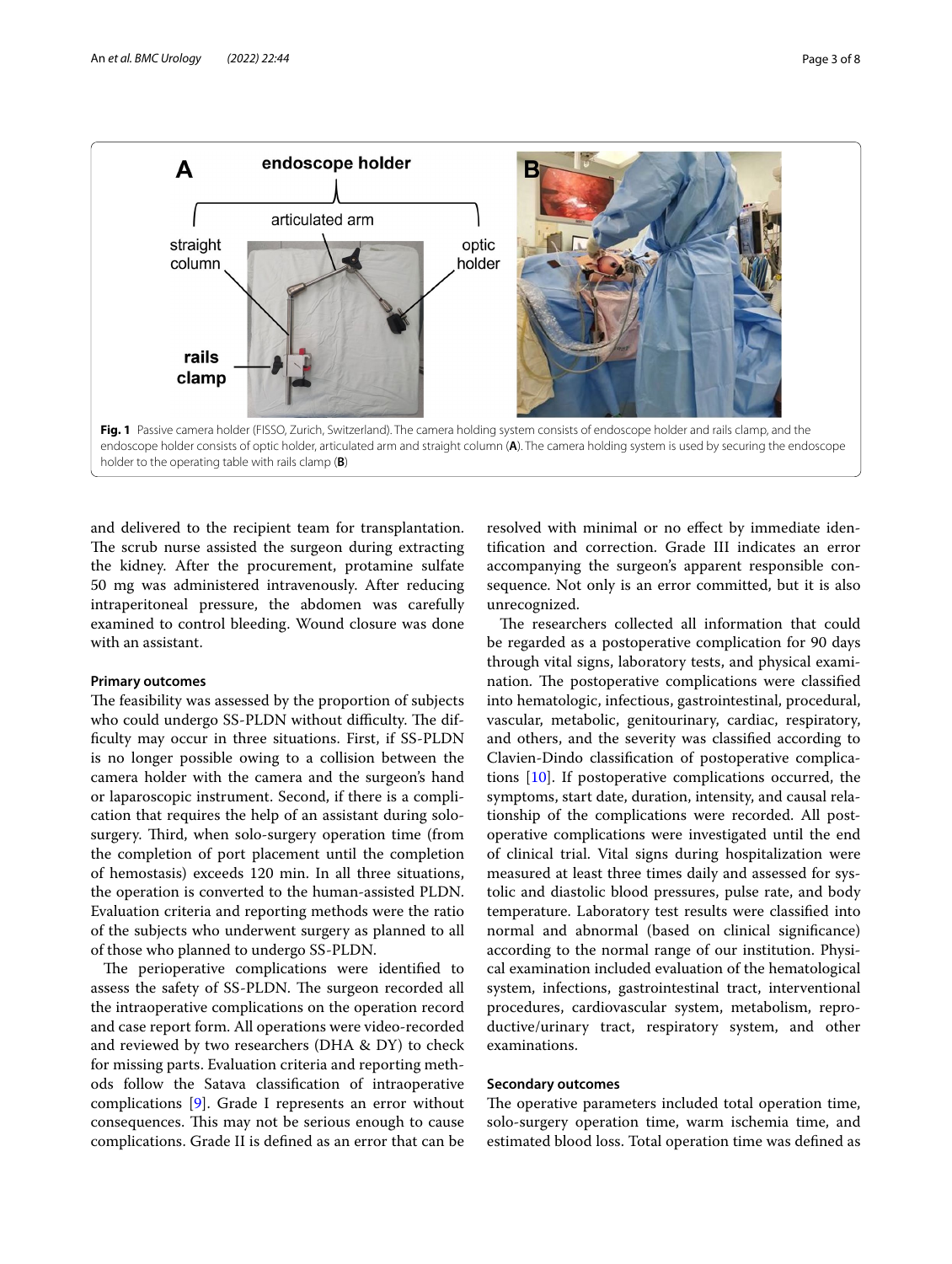the time between skin incision for the umbilical incision and skin closure. Warm ischemia time was defned as the time from renal artery occlusion to immersion of the kidney in ice slush. The convalescence parameters included postoperative pain, interval to return to regular diet, hospital stay, postoperative hemoglobin, and postoperative GFR. Postoperative pain was assessed with a patientreported visual analog scale.

#### **Statistical analysis**

Considering that the study period was one year, 40 (80% of the approximately 50 annual donor nephrectomy performed) was decided as the target number of subjects for surgeons to perform SS-PLDN on. Quantitative data were expressed as mean $\pm$ standard deviation. Categorical data were expressed as frequency and ratio (%). The feasibility was analysed in intention-to-treat population. Perioperative complications and operative and convalescence parameters were analysed in patients who underwent SS-PLDN (actual-procedure-received population).

### **Results**

#### **Patients data**

Of the 47 potential candidates from November 2018 to August 2019, 40 were enrolled in the clinical trial and seven excluded as they declined consent for participation. One patient dropped out shortly after the surgery owing to voluntary withdrawal of consent. Subsequently, there were four drop outs at postoperative day 90 because of voluntary withdrawal of consent in three and failure to visit in one patient, respectively (Fig.  $2$ ). The

baseline characteristics of enrolled patients are outlined in Table [1.](#page-4-0)

#### **Primary outcomes**

The solo-surgery operation time of all cases was 120 min or less and there was no occasion of any difficulty that required conversion to the human assisted PLDN. Accordingly, the feasibility of SS-PLDN was 100%  $(40/40).$ 

Intra- and postoperative complications are out-lined in Tables [2](#page-4-1) and [3](#page-4-2), respectively. Ten patients (25%) experienced a total of 14 intraoperative errors (Table [2](#page-4-1)). The most common intraoperative complication was spleen injury, followed by liver and bowel injury. According to the definition of Satava classification, these grade I errors did not require any special action. There were a total of three intraoperative complications classified as the Satava classification grade II, two of which were due to the incomplete stapling of endoscopic stapler, and the third was due to the electro-coagulator during skin incision. There were no intraoperative complications associated with the corresponding to grade III of the Satava classification. Thirty-four patients (85%) experienced a total of 78 postoperative complications (Table [3\)](#page-4-2). The most common postoperative complication was nausea/vomiting and followed by aspartate aminotransferase/alanine aminotransferase elevation. There were no postoperative complications under the influence of solo-surgery and no postoperative complications that would be

<span id="page-3-0"></span>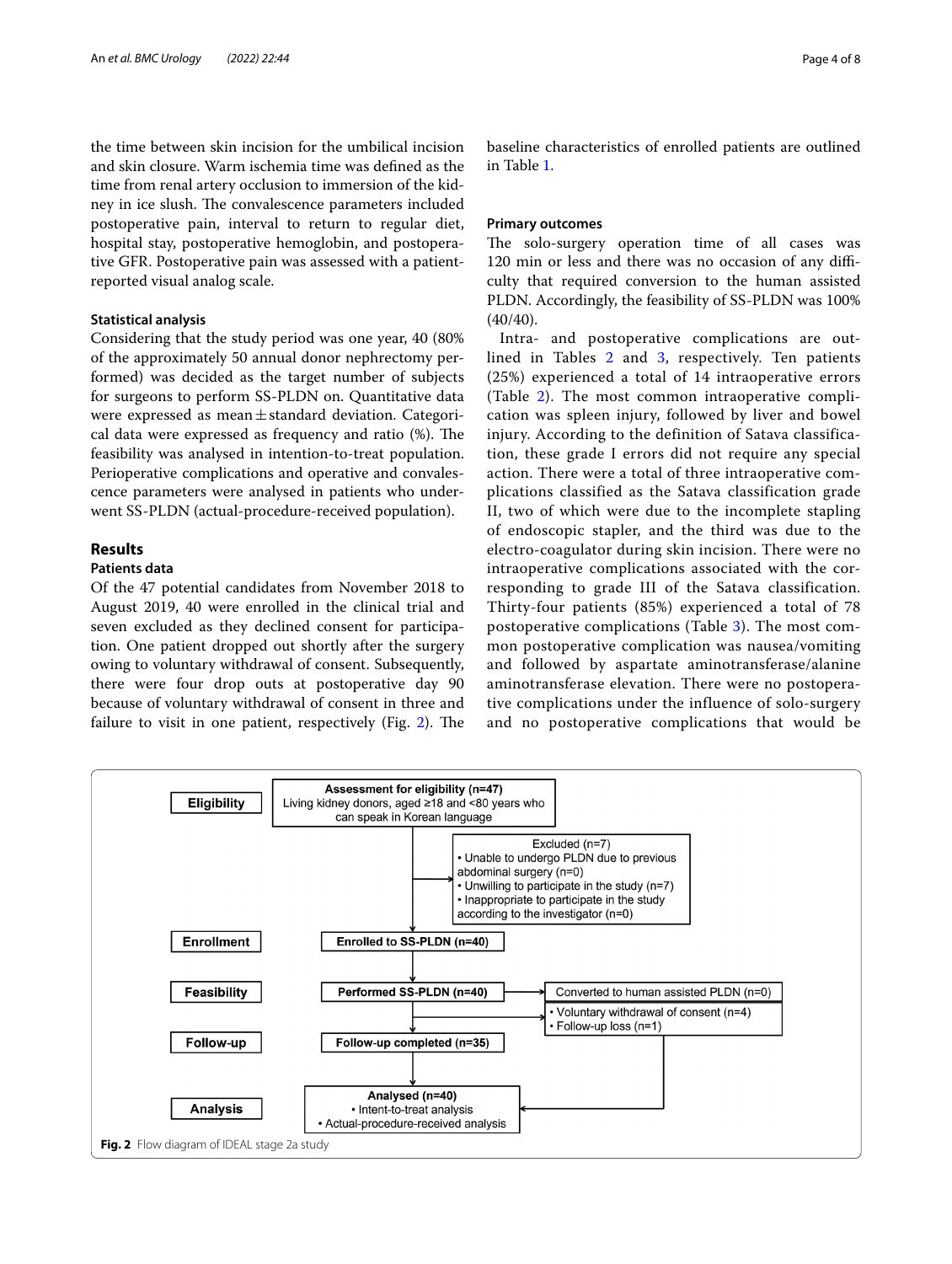## <span id="page-4-0"></span>**Table 1** Baseline characteristics

| <b>Characteristics</b>                       |                 |
|----------------------------------------------|-----------------|
| Age, year                                    | $50.4 \pm 10.1$ |
| Sex                                          |                 |
| Male                                         | 15(37.5)        |
| Female                                       | 25 (62.5)       |
| Height, cm                                   | $162.6 \pm 9.5$ |
| Body weight, kg                              | $66.5 \pm 11.5$ |
| Body mass index, kg/m <sup>2</sup>           | $25.0 \pm 2.4$  |
| Diabetes mellitus                            | 1(2.5)          |
| Hypertension                                 | 6(15)           |
| History of abdominal surgery                 | 13 (32.5)       |
| Laterality                                   |                 |
| Right                                        | 16(40)          |
| Left                                         | 24 (60)         |
| No. artery                                   |                 |
| 1                                            | 32 (80)         |
| $\mathfrak{D}$                               | 7(17.5)         |
| 3                                            | 1(2.5)          |
| No. vein                                     |                 |
| 1                                            | 31 (77.5)       |
| $\overline{2}$                               | 7(17.5)         |
| 3                                            | 1(2.5)          |
| $\overline{4}$                               | 1(2.5)          |
| Preoperative hemoglobin, g/dL                | $13.6 \pm 1.6$  |
| Preoperative GFR, mL/min/1.73 m <sup>2</sup> | $99.7 \pm 10.8$ |

GFR, glomerular fltration rate

#### <span id="page-4-1"></span>**Table 2** Intraoperative complications

#### **Intraoperative complications**

| Grade I                                   |               |
|-------------------------------------------|---------------|
| Spleen (capsular or parenchymal) injury   | 4             |
| Liver (capsular or parenchymal) injury    | $\mathcal{P}$ |
| Bowel injury                              | 2             |
| Adrenal gland injury                      |               |
| Dislocation of clip from vessels          |               |
| Mesentery injury                          |               |
| Grade II                                  |               |
| Incomplete stapling of endoscopic stapler | 2             |
| Bowel injury needing repair               |               |
|                                           |               |

classified as the Clavien-Dindo classification grade III or higher.

#### **Secondary outcomes**

The operative and convalescence parameters are outlined in Table [4.](#page-4-3) Mean total and solo-surgery operation time were  $175.6 \pm 27.8$  and  $97.8 \pm 15.0$  min, respectively.

<span id="page-4-2"></span>

| Grade I                                                       |                          |
|---------------------------------------------------------------|--------------------------|
| Nausea/vomiting                                               | 21                       |
| Aspartate aminotransferase/alanine aminotransferase elevation | 9                        |
| Extremity musculoskeletal pain or numbness                    | 7                        |
| Headache                                                      | 6                        |
| Lower urinary tract symptoms                                  | $\overline{\mathcal{L}}$ |
| Urticaria or contact dermatitis                               | 4                        |
| Atypical chest pain (negative cardiac workup)                 | 3                        |
| Cough                                                         | 3                        |
| Neck/shoulder/back pain                                       | 3                        |
| Wound infection confined epidermis                            | 3                        |
| Ileus needing enema or diet delaying                          | $\mathfrak{D}$           |
| Abdominal pain                                                | 1                        |
| Atelectasis                                                   | 1                        |
| Diarrhea                                                      | 1                        |
| Generalized edema                                             |                          |
| Oliguria                                                      | 1                        |
| Orchialgia                                                    | 1                        |
| Grade II                                                      |                          |
| Hypertension                                                  | $\mathcal{P}$            |
| Uveitis                                                       | $\mathfrak{D}$           |
| Desaturation                                                  | 1                        |
| Sleeping tendency                                             | 1                        |
| Transfusion                                                   | 1                        |

#### <span id="page-4-3"></span>**Table 4** Operative and convalescence parameters

| <b>Operative parameters</b>                            |                  |
|--------------------------------------------------------|------------------|
| Total operation time, min                              | $175.6 \pm 27.8$ |
| Solo-surgery operation time, min                       | $97.8 + 15.0$    |
| Warm ischemic time, min                                | $4.2 + 1.8$      |
| Estimated blood loss, mL                               | $112.9 \pm 66.6$ |
| Convalescence parameters                               |                  |
| Visual analog scale on postoperative day 1             | $4.1 \pm 1.6$    |
| Visual analog scale at discharge                       | $1.4 \pm 1.0$    |
| Interval to return to regular diet, days               | $3.0 \pm 0.9$    |
| Hospital stay, days                                    | $5 + 1.1$        |
| Hemoglobin on postoperative day 0, g/dL                | $11.8 + 1.3$     |
| GFR on postoperative day 0, mL/min/1.73 m <sup>2</sup> | $79.7 + 13.3$    |
| Hemoglobin on postoperative day 30, g/dL               | $13.2 + 1.2$     |
| GFR on postoperative day 30, mL/min/1.73 $m2$          | $71.7 + 14.7$    |
| Hemoglobin on postoperative day 90, g/dL               | $13.4 \pm 1.2$   |
| GFR on postoperative day 90, mL/min/1.73 $m2$          | $68.1 \pm 11.4$  |

GFR, glomerular fltration rate

Mean warm ischemic time and estimated blood loss were  $4.2\pm1.8$  min and  $112.9\pm66.6$  mL, respectively.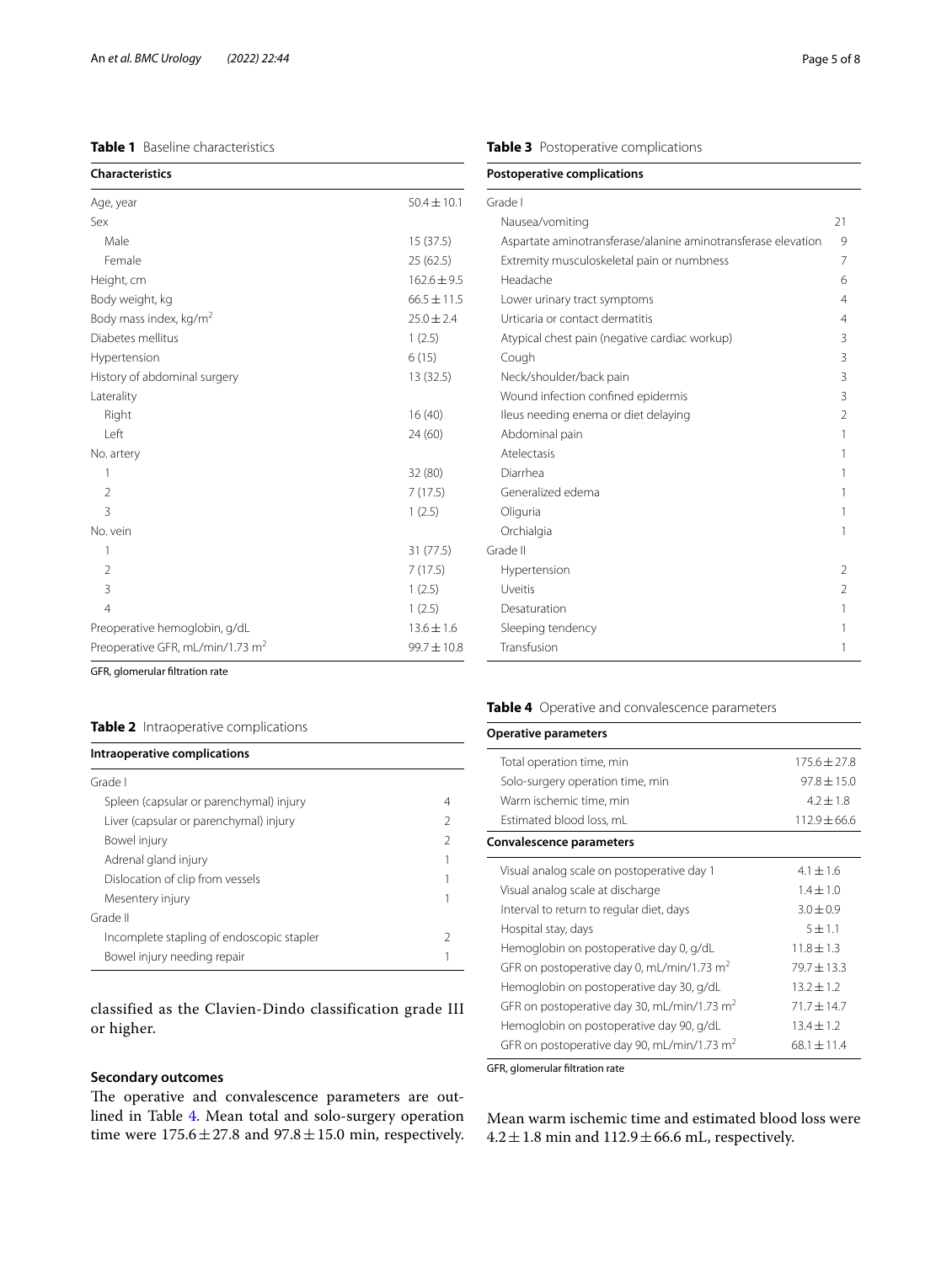#### **Discussion**

Since its introduction, laparoscopic surgery has demonstrated several advantages compared to open surgery, in terms of postoperative pain, recovery time, fewer wounds and the need for less manpower during surgery. Lesser invasive techniques such as reduced ports or single port laparoscopic surgery are currently being studied [\[11](#page-6-10)]. In keeping with these changes, solo-surgery has been introduced to reduce the number of required assistants. Recently, the development of surgical instruments has facilitated the use of solo-surgery  $[12]$  $[12]$ . The basic instruments which enabled surgeons to perform the solo-surgery were camera holders. Depending on how the camera holder is operated, it is divided into active and passive. An active camera holder is operated by an electric motor and uses head movements, voice control, fnger or footoperated switches as a user interface for operating the camera holder. Representative active camera holders include AESOP robots (Automated Endoscopic System for Optimal Positioning robots; Computer Motion, Coletta, CA, USA), EndoAssist (Armstrong Healthcare Ltd, High Wycombe, UK), and ViKY (Endocontrol Medical, Grenoble, France). Passive camera holders are manually controlled and subdivided into one-handed and bimanual types. Representative one-handed passive camera holders include Unitrac (AESCULAP, Tuttlingen, Germany), Endofreeze (AESCULAP), Laparostat (CIVCO, Carolville, IA, USA), and POINT SETTER™ (Karl Storz, Tuttlingen, Germany). Representative bimanual passive camera holders include Martin arm (Gebuder Martin, Tuttlingen, Germany), Karl Storz Holding system (Karl Storz), and Assisto (GEOMED, Tuttlingen, Germany).

The characteristics of solo-surgery were derived from replacement of human assistants with these camera holders. This had several advantages. First, the solo-surgeon gets the steady feld of view they require. Human assistants without enough experience of surgery could not provide a steady feld of view and these incompatible views made the operator uncomfortable. Because the solo-surgeon modulated the camera holder as intended, discomfort due to unintended views did not occur. Second, since there were no human assistants, more space was available to the solo-surgeon. Using the entire space shared which used to be earlier shared with the assistants, the movement became easier and there was less room for the operation to be interrupted. Additionally, manpower allocation for human assistants was also efficient. Particularly, there was a merit that the manpower could be used more efficiently in the areas where there is a shortage of resident manpower due to the decrease in resident and support such as Canada, Taiwan, and Korea [[13–](#page-6-12)[15](#page-6-13)].

On the other hands, there were also some disadvantages of solo-surgery. If the surgeon is unfamiliar with the use of the camera holder, a fxed camera holder might rather interfere with the movement of the solo-surgeon. Unlike the assistant who can move cooperatively, the camera holder was fxed from the beginning to the end of the operation, so if it is fxed in the wrong position, it might interfere with the operation and may require skills in positioning the camera holder. In addition, the absence of medical personnel to cope with emergencies can be a problem. There may be concerns that surgical training for residents will be difficult with the advent of solo-surgery  $[1]$  $[1]$ .

The most important findings of the present study include that the bimanual manipulation of passive camera holder was easy to learn and did not cause any diffculties to make SS-PLDN impossible. It may take longer because the surgeon has to perform the operation while changing the camera position. However, since there is no process of instructing the assistant to operate the camera, it can reduce unnecessary operation time.

The intraoperative complication rate in the present study was higher than that reported in patients undergoing human assisted PLDN (25% in the present study versus 2.8%–25% in human assisted PLDN) [[16\]](#page-6-14). Spleen, liver, and bowel injuries can occur unintentionally during laparoscopic surgery from port placement to wound closure. These injuries can occur while replacing laparoscopic surgical instruments. To avoid injury, the assistant must move the camera to show the inside of the trocar when inserting surgical instruments. Because solo-surgery makes this impossible, unintended injury can often occur. Complete and meticulous perihilar dissection is the key step that facilitates proper stapling of endoscopic stapler [\[17](#page-6-15)]. A fxed camera during solo-surgery makes perihilar dissection difficult and may lead to incomplete stapling of the endoscopic stapler. To prevent this complication, it is better to perform perihilar dissection and renal pedicle ligation together with an assistant.

The postoperative complication rate was also higher than previously reported (85% in the present study versus 0%–43% in human assisted PLDN)  $[16]$  $[16]$ . The higher complication rates may be due to prospective recording by systematic classifcation methods, including minor complications [[7\]](#page-6-6). Nevertheless, the postoperative complication rate in the present study was somewhat higher than to those in human assisted PLDN performed by same surgeon from 2014 to 2018  $[8]$  $[8]$ . This might be attributable to checking the patient's symptom and sign every day after SS-PLDN. However, most postoperative complications were likely unrelated to solo-surgery itself.

Operative and convalescence outcomes in the present study were similar to those in human assisted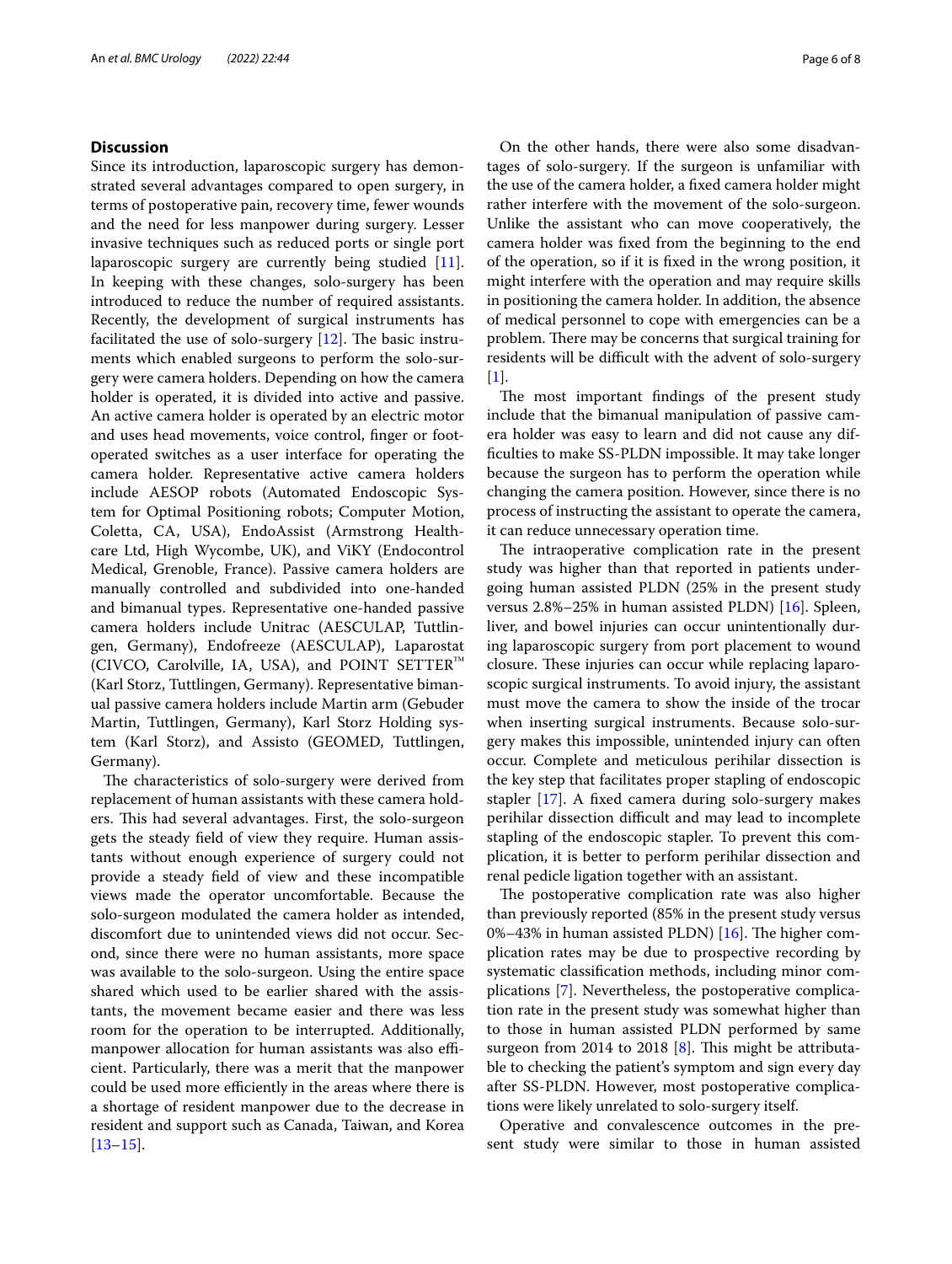PLDN performed by same surgeon from 2014 to 2018 [[8\]](#page-6-7). Especially, the warm ischemia time was not longer than reported previously in patients undergoing human assisted PLDN (4.2 min in the present study versus 2.6– 5.4 min in human assisted PLDN) [[18,](#page-6-16) [19](#page-7-0)].

The main limitation of the present study is limited series with short follow-up. Although the present study determined the feasibility of SS-PLDN, the IDEAL stage 2b study including a randomized controlled trial would be needed to clarify the safety and potential benefts compared to human assisted PLDN [[5\]](#page-6-4). Because PLDN performed on a healthy person who is not needing surgery, it has to be as safe as possible in terms of perioperative and potentially long-term negative health efects. Therefore, in the present study, the assistant was waiting in the operating room for possible emergency situations during SS-PLDN. This was an action taken in accordance with the recommendation of the Institutional Review Board. Given these shortcomings, PLDN can be a good choice as the first start of the solo-surgery. There is no change in the normal anatomy due to the disease and only normal variation, so the possibility of unexpected variations during operation is low.

#### **Conclusions**

SS-PLDN using a passive camera holder was found to be technically feasible in this IDEAL stage 2a study. In terms of safety, it is necessary to adjust the scope of surgery performed alone.

#### **Acknowledgements**

None.

#### **Authors' contributions**

DHA developed the protocol, collected the data, and prepared the manuscript. JHH collected the data and edited the manuscript. MJJ analysed the data. JA and YSK conducted the literature research. IGJ and BH edited the manuscript. DY developed the protocol and edited the manuscript. All authors read and approved the fnal manuscript.

#### **Funding**

This study was supported by a grant (2018-0864) from the Asan Institute for Life Sciences, Asan Medical Center, Seoul, Korea.

#### **Availability of data and materials**

The datasets used and/or analysed during the current study are not openly available due to human data but are available from the corresponding author on reasonable request.

#### **Declarations**

#### **Ethics approval and consent to participate**

The study protocol was approved by the Institutional Review Board of Asan Medical Center, Seoul, Korea (No. 2018-0864), and the study was conducted in accordance with the Declaration of Helsinki and the International Conference on Harmonization Guidelines for Good Clinical Practice. The potential candidates provided written informed consent before participating in the clinical trial.

#### **Consent for publication**

Not applicable.

#### **Competing interests**

The authors declare that they have no competing interests.

#### **Author details**

<sup>1</sup> Department of Urology, Asan Medical Center, University of Ulsan College of Medicine, Seoul, Korea. <sup>2</sup> Department of Urology, Korea University Ansan Hospital, Korea University College of Medicine, Ansan, Korea. <sup>3</sup> Asan Institute for Life Sciences, Asan Medical Center, Seoul, Korea. <sup>4</sup> Department of Urology, Asan Medical Institute of Convergence Science and Technology, Asan Medical Center, University of Ulsan College of Medicine, 88, Olympic-ro 43-gil, Songpa-gu, Seoul 05505, Korea.

# Received: 20 May 2021 Accepted: 14 March 2022<br>Published online: 25 March 2022

#### **References**

- <span id="page-6-0"></span>1. Lee SC. Single-port laparoscopic solo surgery: technical aspects and personal experience. J Minim Invasive Surg. 2016;19:119–25.
- <span id="page-6-1"></span>2. Partin AW, Adams JB, Moore RG, Kavoussi LR. Complete robot-assisted laparoscopic urologic surgery: a preliminary report. J Am Coll Surg. 1995;181:552–7.
- <span id="page-6-2"></span>3. Kavoussi LR, Moore RG, Adams JB, Partin AW. Comparison of robotic versus human laparoscopic camera control. J Urol. 1995;154:2134–6.
- <span id="page-6-3"></span>4. Lee YS, Jeon HG, Lee SR, Jeong WJ, Yang SC, Han WK. The feasibility of solo-surgeon living donor nephrectomy: initial experience using videoassisted minilaparotomy surgery. Surg Endosc. 2010;24:2755–9.
- <span id="page-6-4"></span>5. Michael BT, Jacob A, Philipp D. Use of the IDEAL framework in the urological literature: where are we in 2018? BJU Int. 2019;123:1078–85.
- <span id="page-6-5"></span>6. Levey AS, Bosch JP, Lewis JB, Greene T, Rogers N, Roth D. A more accurate method to estimate glomerular fltration rate from serum creatinine: a new prediction equation. Modifcation of Diet in Renal Disease Study Group. Ann Intern Med. 1999;130:461–70.
- <span id="page-6-6"></span>7. You D, Lee C, Jeong IG, Han DJ, Hong B. Transition from hand-assisted to pure laparoscopic donor nephrectomy. JSLS. 2015. [https://doi.org/10.](https://doi.org/10.4293/JSLS.2015.00044) [4293/JSLS.2015.00044](https://doi.org/10.4293/JSLS.2015.00044).
- <span id="page-6-7"></span>8. An DH, Han JH, Jang MJ, Aum J, Kim YS, You D. Laparoscopic donor nephrectomy without drainage does not increase postoperative morbidity. Investig Clin Urol. 2021;62:172–9.
- <span id="page-6-8"></span>9. Satava RM. Identifcation and reduction of surgical error using simulation. Minim Invasive Ther Allied Technol. 2005;14:257–61.
- <span id="page-6-9"></span>10. Dindo D, Demartines N, Clavien PA. Classifcation of surgical complications: a new proposal with evaluation in a cohort of 6336 patients and results of a survey. Ann Surg. 2004;240:205–13.
- <span id="page-6-10"></span>11. Francisco S, Marco GP. Laparoscopic versus open surgery still an open debate. J Laparoendosc Adv Surg Tech A. 2017;27:1223–4.
- <span id="page-6-11"></span>12. Jaspers JE, Breedveld P, Herder JL, Grimbergen CA. Camera and instrument holders and their clinical value in minimally invasive surgery. Surg Laparosc Endosc Percutaneous Tech. 2004;14:145–52.
- <span id="page-6-12"></span>13. Chen YC, Shih CL, Wu CH, Chiu CH. Exploring factors that have caused a decrease in surgical manpower in Taiwan. Surg Innov. 2014;21:520–7.
- 14. Deedar-Ali-Khawaja R, Khan SM. Trends of surgical career selection among medical students and graduates: a global perspective. J Surg Educ. 2010;67:237–48.
- <span id="page-6-13"></span>15. Marschall JG, Karimuddin AA. Decline in popularity of general surgery as a career choice in North America: review of postgraduate residency training selection in Canada, 1996–2001. World J Surg. 2003;27:249–522.
- <span id="page-6-14"></span>16. Dols LF, Kok NF, Ijzermans JN. Live donor nephrectomy: a review of evidence for surgical techniques. Transpl Int. 2010;23:121–30.
- <span id="page-6-15"></span>17. Gopal N, Long B, Phillips J, Eshghi M. Endovascular Stapler complications during minimally invasive nephrectomy: an updated review of the FDA MAUDE database from 2009–2019. Urology. 2021;153:181–4.
- <span id="page-6-16"></span>18. Yuan H, Liu L, Zheng S, Yang L, Pu C, Wei Q, Han P. The safety and efficacy of laparoscopic donor nephrectomy for renal transplantation: an updated meta-analysis. Transplant. 2013;45:65–76.